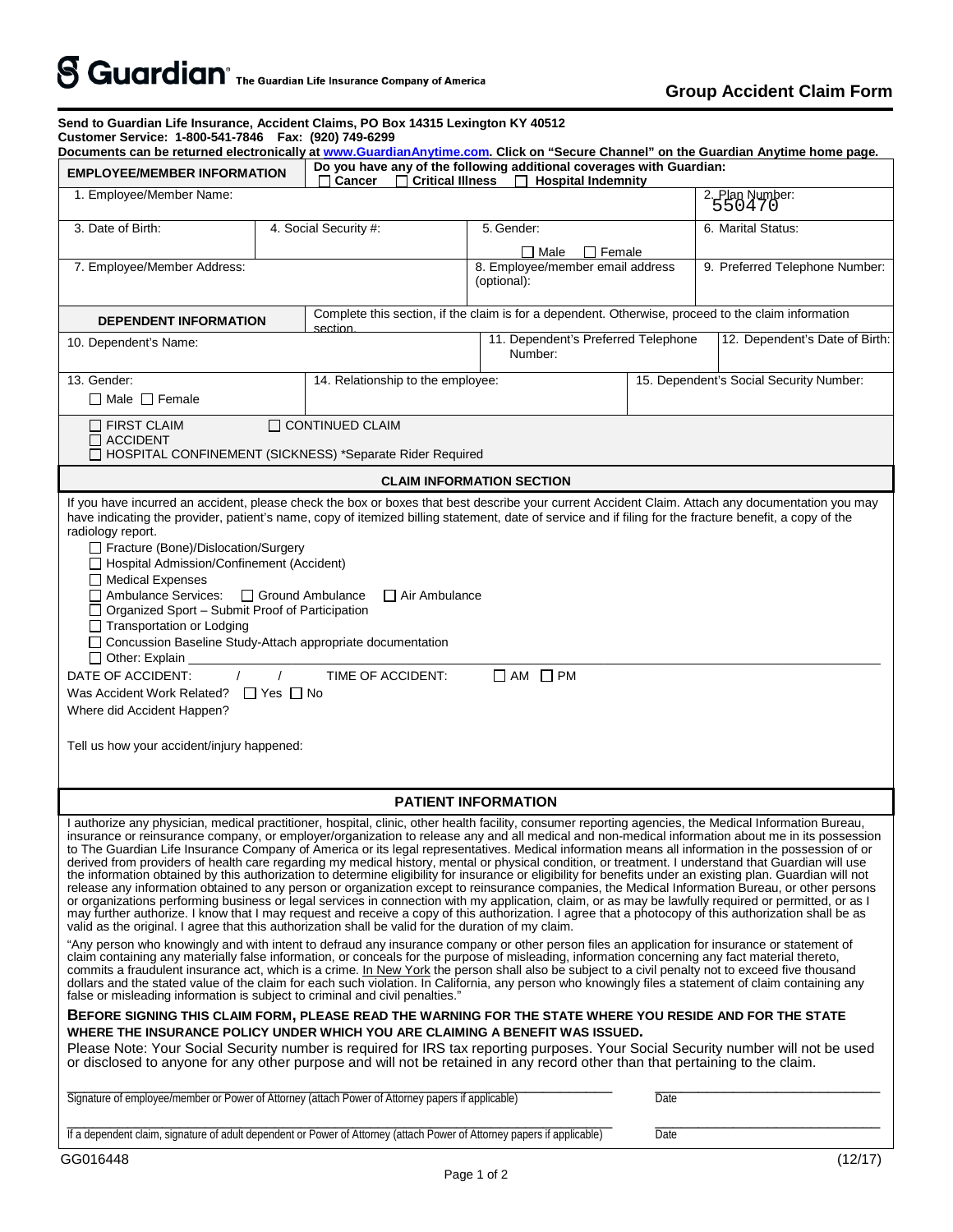## **Fraud Warning Statements**

## **The laws of several states require the following statements to appear on the claim form:**

**Alabama:** Any person who knowingly presents a false or fraudulent claim for payment of a loss or benefit or who knowingly presents false information in an application for insurance is guilty of a crime and may be subject to restitution, fines, or confinement in prison, or any combination thereof.

**Alaska:** A person who knowingly and with intent to injure, defraud, or deceive an insurance company files a claim containing false, incomplete, or misleading information may be prosecuted under state law.

**Arkansas, West Virginia**: Any person who knowingly presents a false or fraudulent claim for payment of a loss or benefit or knowingly presents false information in an application for insurance is guilty of a crime and may be subject to fines and confinement in prison.

**Arizona:** For your protection Arizona law requires the following statement to appear on this form. Any person who knowingly presents a false or fraudulent claim for payment of a loss is subject to criminal and civil penalties.

**California:** For your protection California law requires the following to appear on this form: Any person who knowingly presents a false or fraudulent claim for the payment of a loss is guilty of a crime and may be subject to fines and confinement in state prison.

**Colorado:** It is unlawful to knowingly provide false, incomplete, or misleading facts or information to an insurance company for the purpose of defrauding or attempting to defraud the company. Penalties may include imprisonment, fines, denial of insurance and civil damages. Any insurance company or agent of an insurance company who knowingly provides false, incomplete, or misleading facts or information to a policyholder or claimant for the purpose of defrauding or attempting to defraud the policyholder or claimant with regard to a settlement or award payable from insurance proceeds shall be reported to the Colorado Division of Insurance within the Department of Regulatory Agencies.

**Connecticut, Iowa, Nebraska and Oregon:** Any person who knowingly, and with intent to defraud any insurance company or other person, files an application of insurance or statement of claim containing any materially false information or conceals, for the purpose of misleading, information concerning any fact material thereto, may be guilty of a fraudulent insurance act, which may be a crime, and may also be subject to civil penalties.

**Delaware, Indiana and Oklahoma:** WARNING: Any person who knowingly, and with the intent to injure, defraud or deceive any insurer, makes any claim for the proceeds of an insurance policy containing any false, incomplete or misleading information is guilty of a felony.

**District of Columbia:** WARNING: It is a crime to provide false or misleading information to an insurer for the purpose of defrauding the insurer or any other person. Penalties include imprisonment and/or fines. In addition, an insurer may deny insurance benefits, if false information materially related to a claim was provided by the applicant.

**Florida:** Any person who knowingly and with intent to injure, defraud, or deceive any insurer files a statement of claim or an application containing any false, incomplete, or misleading information is guilty of a felony of the third degree.

**Idaho**: Any person who knowingly, and with intent to defraud or deceive any insurance company, files a statement of claim containing any false, incomplete, or misleading information is guilty of a felony.

**Kansas**: Any person who knowingly, and with intent to defraud any insurance company or other person, files an application of insurance or statement of claim containing any materially false information or conceals, for the purpose of misleading, information concerning any fact material thereto, may be guilty of insurance fraud as determined by a court of law.

Kentucky: Any person who knowingly and with intent to defraud any insurance company or other person files a statement of claim containing any materially false information or conceals, for the purpose of misleading, information concerning any fact material thereto commits a fraudulent insurance act, which is a crime.

**Louisiana and Texas:** Any person who knowingly presents a false or fraudulent claim for payment of a loss or benefit is guilty of a crime and may be subject to fines and confinements in state prison.

**New Mexico**: Any person who knowingly presents a false or fraudulent claim for payment or a loss or benefit or knowingly